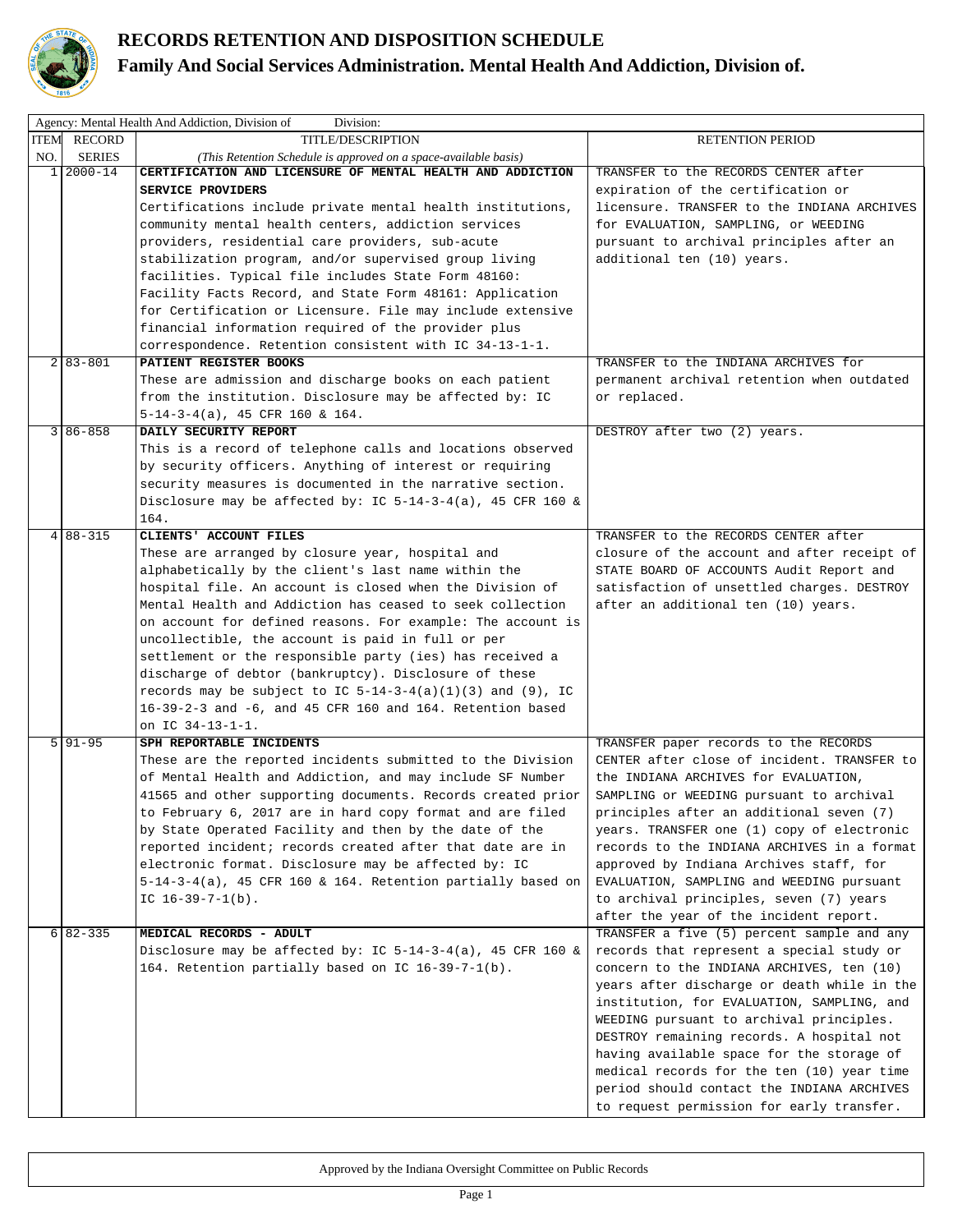| 7 82 - 336                                                    | MEDICAL RECORDS - MINOR                                        | TRANSFER a five (5) percent sample and any  |  |  |
|---------------------------------------------------------------|----------------------------------------------------------------|---------------------------------------------|--|--|
|                                                               | Disclosure may be affected by: IC $5-14-3-4(a)$ , 45 CFR 160 & | records that represent a special study or   |  |  |
|                                                               | 164.                                                           | concern to the INDIANA ARCHIVES for         |  |  |
|                                                               |                                                                | EVALUATION, SAMPLING, and WEEDING pursuant  |  |  |
|                                                               |                                                                | to archival principles, on the twenty-third |  |  |
|                                                               |                                                                | (23rd) birthday of the discharged patient,  |  |  |
|                                                               |                                                                | or ten (10) years after discharge or death  |  |  |
|                                                               |                                                                | while in the institution, whichever is the  |  |  |
|                                                               |                                                                | longer period. DESTROY remaining records. A |  |  |
|                                                               |                                                                |                                             |  |  |
|                                                               |                                                                | hospital not having available space for the |  |  |
|                                                               |                                                                | storage of medical records for the ten (10) |  |  |
|                                                               |                                                                | year time period should contact the INDIANA |  |  |
|                                                               |                                                                | ARCHIVES to request permission for early    |  |  |
|                                                               |                                                                | transfer.                                   |  |  |
| $8 2009-27$                                                   | STATE PSYCHIATRIC HOSPITAL (SPH) REFERRAL FILE                 | Destroy 3 years after case is closed,       |  |  |
|                                                               | Each file contains the SPH Referral form and accompanying      | through denial or appeal.                   |  |  |
|                                                               | documentation. Accompanying documentation includes, but is     |                                             |  |  |
|                                                               | not limited to, a list of current medications, a Diagnostic    |                                             |  |  |
|                                                               | & Evaluation, a description of the person's independent        |                                             |  |  |
|                                                               | living skills, behaviors that reflect current symptomology,    |                                             |  |  |
|                                                               | medical history, and current physical condition. Disclosure    |                                             |  |  |
|                                                               |                                                                |                                             |  |  |
|                                                               | of these records may be subject to IC 16-39 and 42 CFR Part    |                                             |  |  |
|                                                               | 2.                                                             |                                             |  |  |
| $9 85 - 221$                                                  | PATIENT EDUCATION FILE                                         | DESTROY seventy-five (75) years after the   |  |  |
|                                                               | This record is no longer created, but state hospitals          | last entry.                                 |  |  |
|                                                               | retain the inactive files where they still exist for agency    |                                             |  |  |
|                                                               | convenience due to occasional information requests on the      |                                             |  |  |
|                                                               | subject.                                                       |                                             |  |  |
| $10 85 - 264$                                                 | THE JOINT COMMISSION SURVEY                                    | TRANSFER to the INDIANA ARCHIVES for        |  |  |
|                                                               | These records reflect the hospital's ability to meet           | EVALUATION, SAMPLING or WEEDING pursuant    |  |  |
|                                                               | quality assurance standards as a normal part of hospital       | pursuant to archival principles six (6)     |  |  |
|                                                               | policy. The Joint Commission conducts an on-site survey at     | years after completion of the latest        |  |  |
|                                                               | least every three years. This file consists of the             | survey.                                     |  |  |
|                                                               | accreditation status letter, survey findings and               |                                             |  |  |
|                                                               | recommendations for compliance. It may also consist of         |                                             |  |  |
|                                                               | transcripts of survey findings and any workshops provided.     |                                             |  |  |
|                                                               | It also includes the hospital administrator's working file     |                                             |  |  |
|                                                               | of notes taken in a routine check of the hospital.             |                                             |  |  |
| $11 86 - 855$                                                 | FIRE SAFETY RECORDS                                            | DESTROY after three (3) years.              |  |  |
|                                                               |                                                                |                                             |  |  |
|                                                               | Includes records of drills, simulated drills (performed by     |                                             |  |  |
|                                                               | staff but not patients), and reports of actual fires.          |                                             |  |  |
|                                                               | Retention based on the Joint Commission standards.             |                                             |  |  |
|                                                               | Disclosure may be affected by: IC $5-14-3-4(a)$ , 45 CFR 160 & |                                             |  |  |
|                                                               | 164.                                                           |                                             |  |  |
| $12$   86-857                                                 | SECURITY INCIDENT REPORT                                       | DESTROY after seven (7) years.              |  |  |
|                                                               | This is used for the initial report to the security office     |                                             |  |  |
|                                                               | on crimes, patient abuse or any incident requiring             |                                             |  |  |
|                                                               | documentation, including vehicle accidents. Disclosure may     |                                             |  |  |
|                                                               | be affected by: IC $5-14-3-4(a)$ , 45 CFR 160 & 164. Retention |                                             |  |  |
|                                                               | partially based on IC 16-39-7-1(b).                            |                                             |  |  |
| $13 86 - 878$                                                 | PENDING COMMITMENTS FILE                                       | TRANSFER to Medical Records (RS 82-335 or   |  |  |
|                                                               | A pending commitment is an individual waiting for court        | RS 82-336 depending on age of patient) upon |  |  |
|                                                               | papers to be completed before admission. Disclosure may be     | admittance. DESTROY after five (5) years if |  |  |
|                                                               | affected by: IC 5-14-3-4(a), 45 CFR 160 & 164.                 | the person is not admitted to the hospital. |  |  |
| $14 87-97$                                                    | PHARMACY AND DRUG ENFORCEMENT REGULATION FILES                 | DESTROY after two (2) years.                |  |  |
|                                                               |                                                                |                                             |  |  |
|                                                               | File may contain copies of annual inspection reports, the      |                                             |  |  |
|                                                               | pharmacy permit application renewals and any relevant          |                                             |  |  |
|                                                               | correspondence and any hospital pharmacy business to come      |                                             |  |  |
|                                                               | before the State Pharmacy Board, or a biennial controlled      |                                             |  |  |
|                                                               | substances inventory, copies of each hospital physician-s      |                                             |  |  |
|                                                               | DEA control number and signature, and copies of requests       |                                             |  |  |
|                                                               | for order books for Schedule II controlled substances.         |                                             |  |  |
|                                                               | Retention based on 21 CFR 1304.04. Disclosure may be           |                                             |  |  |
|                                                               | affected by: IC 5-14-3-4(a), 45 CFR 160 & 164.                 |                                             |  |  |
|                                                               |                                                                |                                             |  |  |
| Approved by the Indiana Oversight Committee on Public Records |                                                                |                                             |  |  |